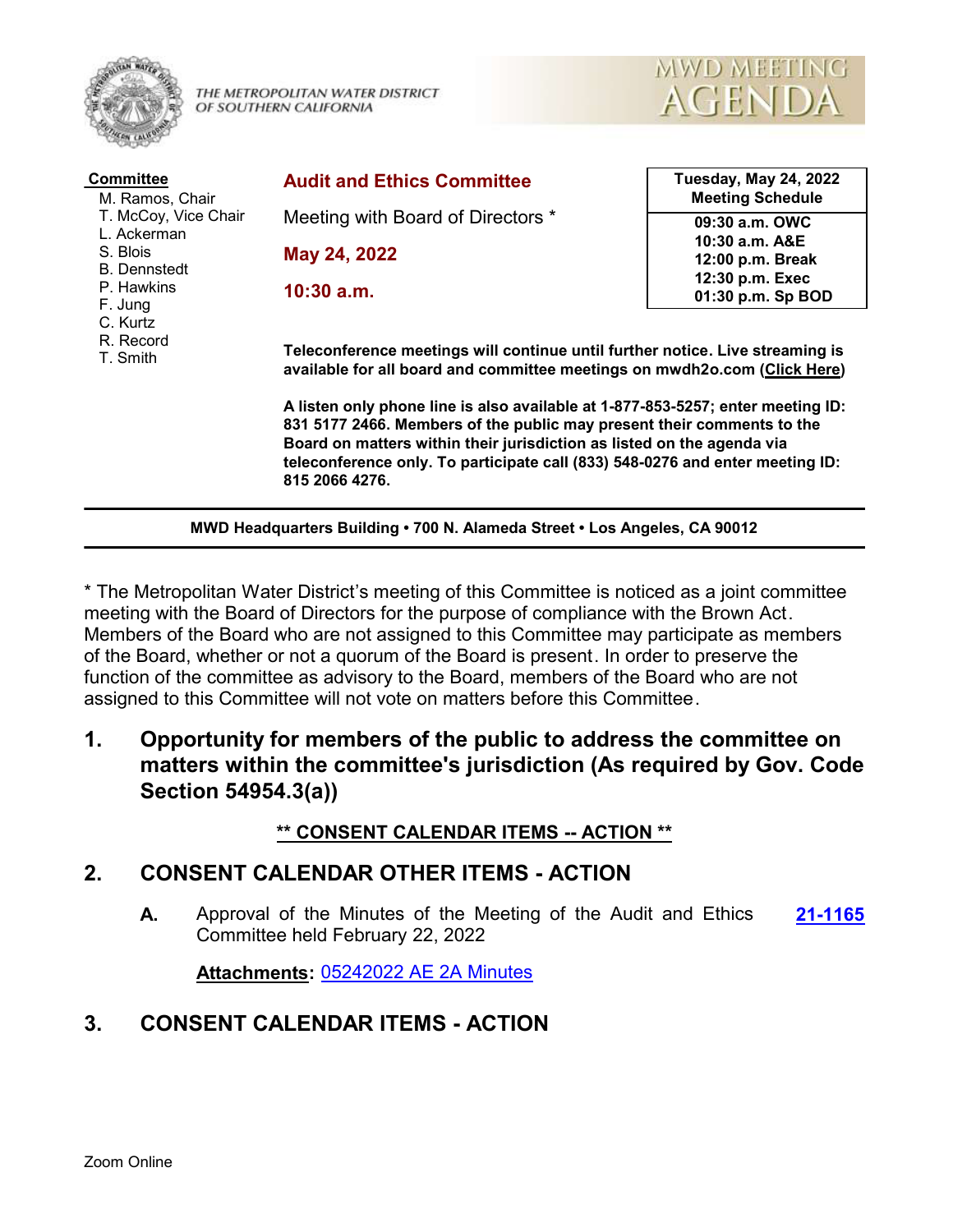Page 2

**7-2** Approve the job description for the General Auditor and approve **[21-1177](http://mwdh2o.legistar.com/gateway.aspx?m=l&id=/matter.aspx?key=2269)** the hiring process for the General Auditor; the General Manager has determined that the proposed action is exempt or otherwise not subject to CEQA

[05242022 AE 7-2 B-L](http://mwdh2o.legistar.com/gateway.aspx?M=F&ID=695d306c-aeaf-4535-9dc0-e2e831552800.pdf) **Attachments:** [05242022 AE 7-2 Presentation](http://mwdh2o.legistar.com/gateway.aspx?M=F&ID=6341c4d5-17f9-42c0-979a-62278b54a3c6.pdf)

### **\*\* END OF CONSENT CALENDAR ITEMS \*\***

## **4. OTHER BOARD ITEMS - ACTION**

**NONE** 

# **5. BOARD INFORMATION ITEMS**

NONE

## **6. COMMITTEE ITEMS**

**a.** Discussion of the Fuel Management Audit Report and **[21-1166](http://mwdh2o.legistar.com/gateway.aspx?m=l&id=/matter.aspx?key=2258)** Management's Response

Attachments: [05242022 AE 6a Presentation \(Audit\)](http://mwdh2o.legistar.com/gateway.aspx?M=F&ID=4ea2f44a-6d0b-476d-9bd9-dc0928b3024e.pdf) [05242022 AE 6a2 Presentation\(Ops\)](http://mwdh2o.legistar.com/gateway.aspx?M=F&ID=70024f15-8828-49a8-bf06-ef75f93b0ab9.pdf)

**b.** Response to State Audit Findings Regarding the Ethics Office **[21-1167](http://mwdh2o.legistar.com/gateway.aspx?m=l&id=/matter.aspx?key=2259) Attachments:** [05242022 AE 6b Presentation](http://mwdh2o.legistar.com/gateway.aspx?M=F&ID=8d6c309b-d21e-469a-8864-8428116ce928.pdf)

## **7. MANAGEMENT REPORTS**

| <b>General Auditor's Report</b> | 21-1168 |
|---------------------------------|---------|
| <b>Ethics Officer's Report</b>  | 21-1169 |

# **8. FOLLOW-UP ITEMS**

NONE

# **9. FUTURE AGENDA ITEMS**

**10. ADJOURNMENT**